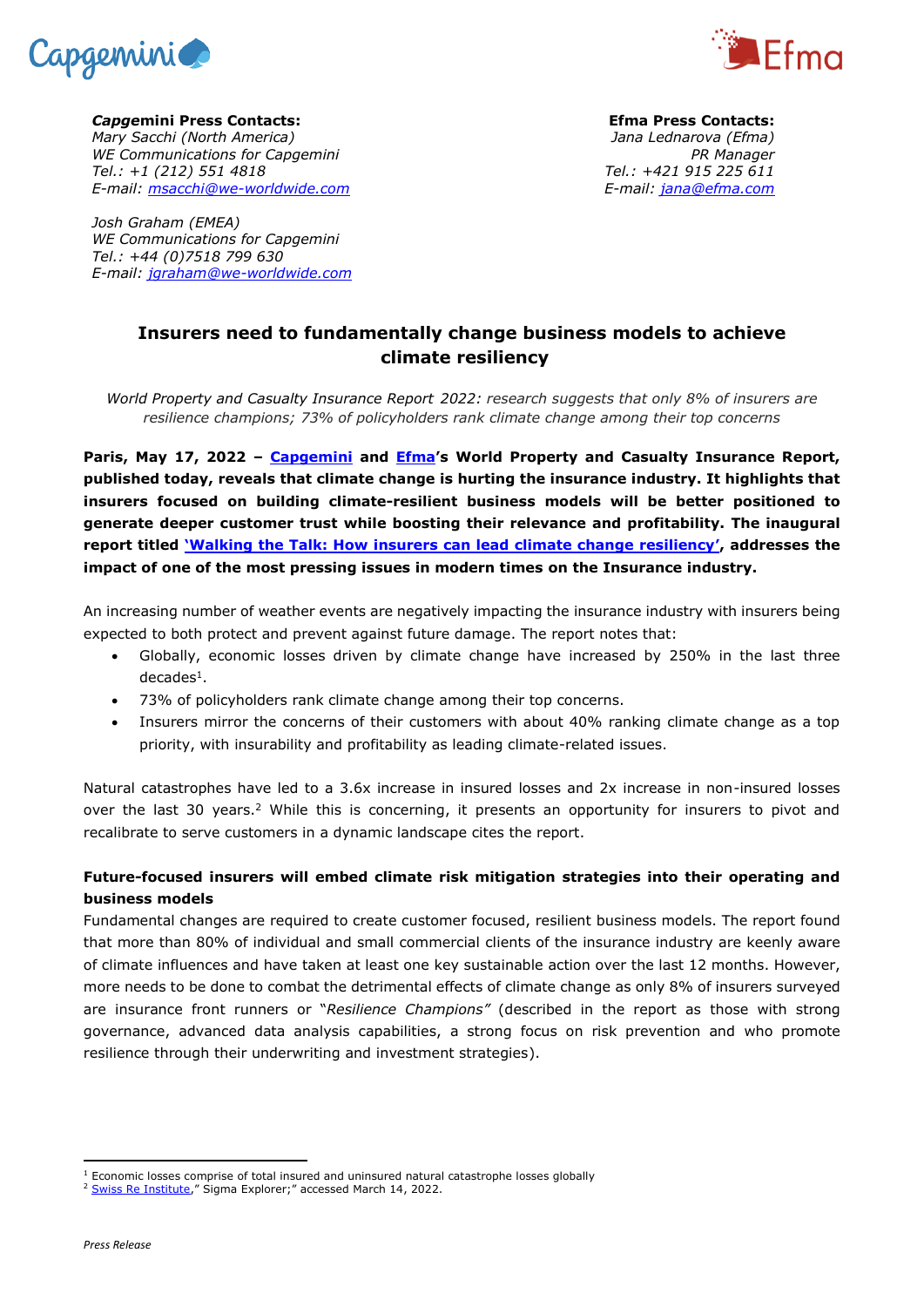



## **A need to balance risk prevention with risk management**

To 'walk the talk' on climate resiliency, insurers must revisit their own business models and balance risk prevention with risk management. The report findings suggest that a "climate resiliency framework" is key to build the required capabilities within a changing risk landscape. It encourages insurers to rethink current risk assessment models, deploy risk prevention at scale, and drive sustainable investment and underwriting strategies, moving beyond exclusions and divestments, to create a resilience ecosystem. The report highlights that among those deemed as 'Resilience Champions',

- 82% have a chief sustainability officer or equivalent.
- close to 77% have embedded climate-risk data in their products and services.
- nearly 60% are in advanced stages of deploying machine learning-based pricing models.
- around 53% are accessing new data sources, including satellite data, remote sensors, weather stations, geo-data, social media data, ESG models, and water levels to provide accurate, granular, and real-time risk information.

*"The impact of climate change is forcing insurers to step up and play a greater role in mitigating risks. Insurers who prioritize focus on sustainability will be making smart long-term business decisions that will positively impact their future relevance and growth. The key is to match innovative risk transfers with risk prevention and assign accountability within an executive team to ensure goals are top of mind,"* said **Seth Rachlin, Global Insurance Industry Leader, Capgemini**.

### **Climate resiliency needs to be an integral part of a corporate sustainability strategy**

The report concludes with three key actions to fuel insurers' climate resiliency journeys while boosting their relevance and profitability. First, insurers must embed climate resiliency into their corporate sustainability strategy with clear actions assigned to c-suite executives to ensure ownership and accountability. Second, insurers must rework their innovation approach to bridge the gap between long-term goals and short-term planning by embedding resilience across an insurance company's entire value chain. Finally, insurers must redesign their technology strategy with product innovation, customer experience and corporate citizenship at the heart of it. This can be achieved by integrating technologies such as IoT, cloud, AI, ML, and quantum computing.

*"While most insurers acknowledge climate change's impact, there is more to be done in terms of demonstrative actions to develop climate resiliency strategies. As customers continue to pay closer attention to the impact of climate change on their lives, insurers need to highlight their own commitment by evolving their offerings to both recognize the fundamental role sustainability plays in our industry and to stay competitive in an ever-changing market,"* said **John Berry, CEO of Efma.**

### **Report methodology**

The World Property and Casualty Insurance Report 2022 draws its insights from two primary sources – the 2022 Global Insurance Voice of the Customer Survey and the 2022 Global Insurance Executive Interviews. These primary researches together cover insights from 29 markets: Australia, Austria, Belgium, Brazil, Canada, China, Colombia, Denmark, Egypt, France, Germany, Hong Kong, India, Italy, Japan, Luxembourg, Mexico, the Netherlands, Norway, Portugal, Saudi Arabia, Singapore, South Africa, Spain, Sweden, Switzerland, United Arab Emirates, the United Kingdom, and the United States.

#### **About Capgemini**

Capgemini is a global leader in partnering with companies to transform and manage their business by harnessing the power of technology. The Group is guided everyday by its purpose of unleashing human energy through technology for an inclusive and sustainable future. It is a responsible and diverse organization of over 340,000 team members more than 50 countries. With its strong 55-year heritage and deep industry expertise, Capgemini is trusted by its clients to address the entire breadth of their business